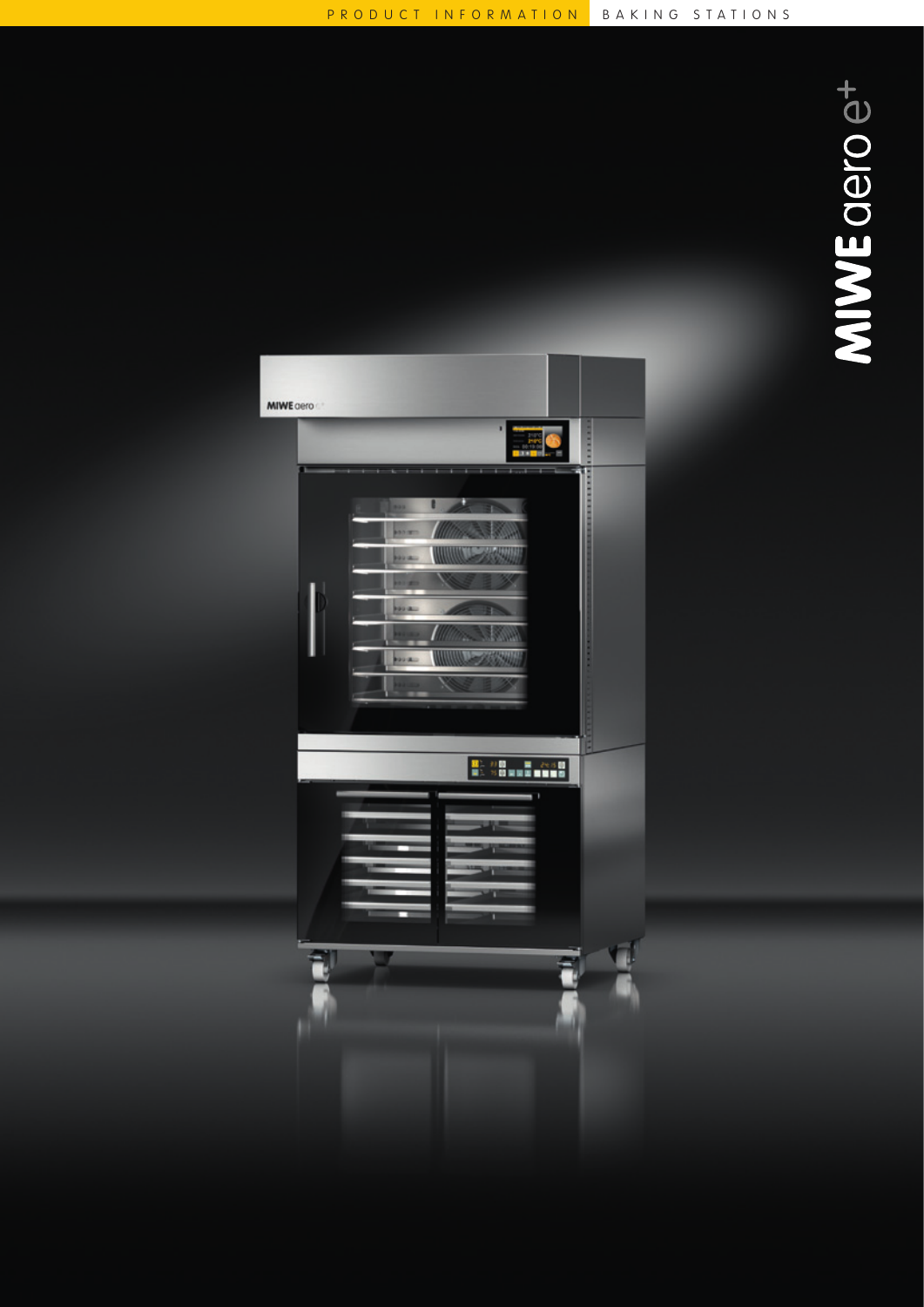

## **Top of the class.**

Fresh baking alone is no longer enough – it's the quality that makes the difference. Here, the true expert shines through. Seen as this high level of quality also requires the best oven, we have improved

our successful MIWE aero once again. The result is impressing with a variety of detailed optimisations. However what makes it the baking station of choice is its clever and unique features including perfect baking of frozen small products, MIWE flexbake,

resource-efficient cleaning control and sophisticated control concepts for requirements within branches. The new MIWE aero – the best recommendation for impressing your customers with premium quality.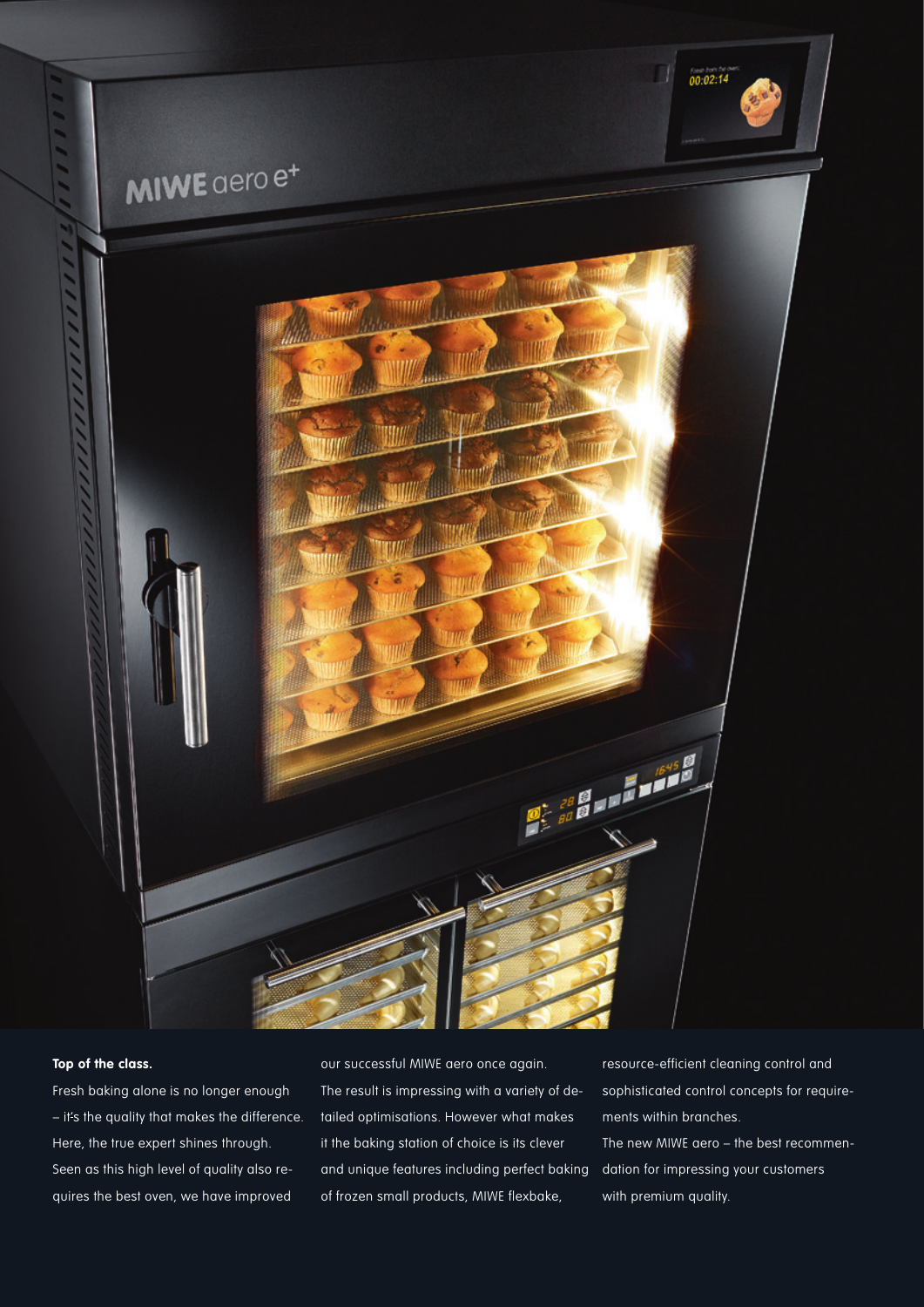- **At a glance** Electrically heated convection oven for all types of dough pieces the best recommendation **At a glance** for branch bakers with premium quality standards.
- ▶ High-performance cascade steam device integrated in the baking chamber for first-class baking results – shiny crust and optimal bloom even when baking frozen small products. Perfect evenness thanks to high-performance circulator fans with four fan stages and reversing fan propeller control.
- Economic use of cost-intensive resources thanks to automatic start-up (also combined with MIWE cleaning control) and configurable Eco mode; optional third glass window for even lower surface temperatures and reduced energy loss that can be opened for cleaning purposes; Brighter LED lights that save energy too.
- Combines the best of both baking worlds: Combination with the deck oven MIWE condo as MIWE backcombi.

## $\blacktriangleright$ **Touch Control MIWE TC with glass display (optional):**

- Simple and safe operation of the touch control system MIWE TC with a capacitive glass display. User interface switches between easy and professional mode (secured via user authorisations).
- Display of individual image motifs for sales promotion at POS, large remaining baking time display and simple networking options.
- Perfect browning even during partial loading thanks to patented intelligent automatic capacity regulation (MIWE flexbake).

## **MIWE cleaning control (optional):**

- Fully automatic cleaning using biodegradable cleaning agent which is filled into an integrated tank for several cleaning cycles with no direct contact.
- **Resource efficient: low electricity and water consumption in both configurable contamination** stages.
- No additional working time required because programmed cleaning (automatic start-up) can take place outside of business hours. Residual heat can be used in the first baking cycle.

## $\blacktriangleright$ **Restaurant function (optional):**

- Add fresh products, such as meat, vegetables and many more, to the range of products you offer. The easy to operate steam proofing or combination functions (steam + convection) can be used for this.
- Our intelligent technology controls the permanent steam during the proofing process and at the same time the core temperature sensor detects when the correct proofing point has been reached and signals the end of the program.

Electrically heated convection baking oven for all types of dough pieces – the best recommendation for branch bakers with premium quality standards. Featuring four baking chamber sizes (4, 6, 8 or 10 baking trays measuring 60x40 cm), it is equipped for every capacity requirement, provides an extremely large baking area in a small space, and is highly flexible. Even two-circuit models are available.